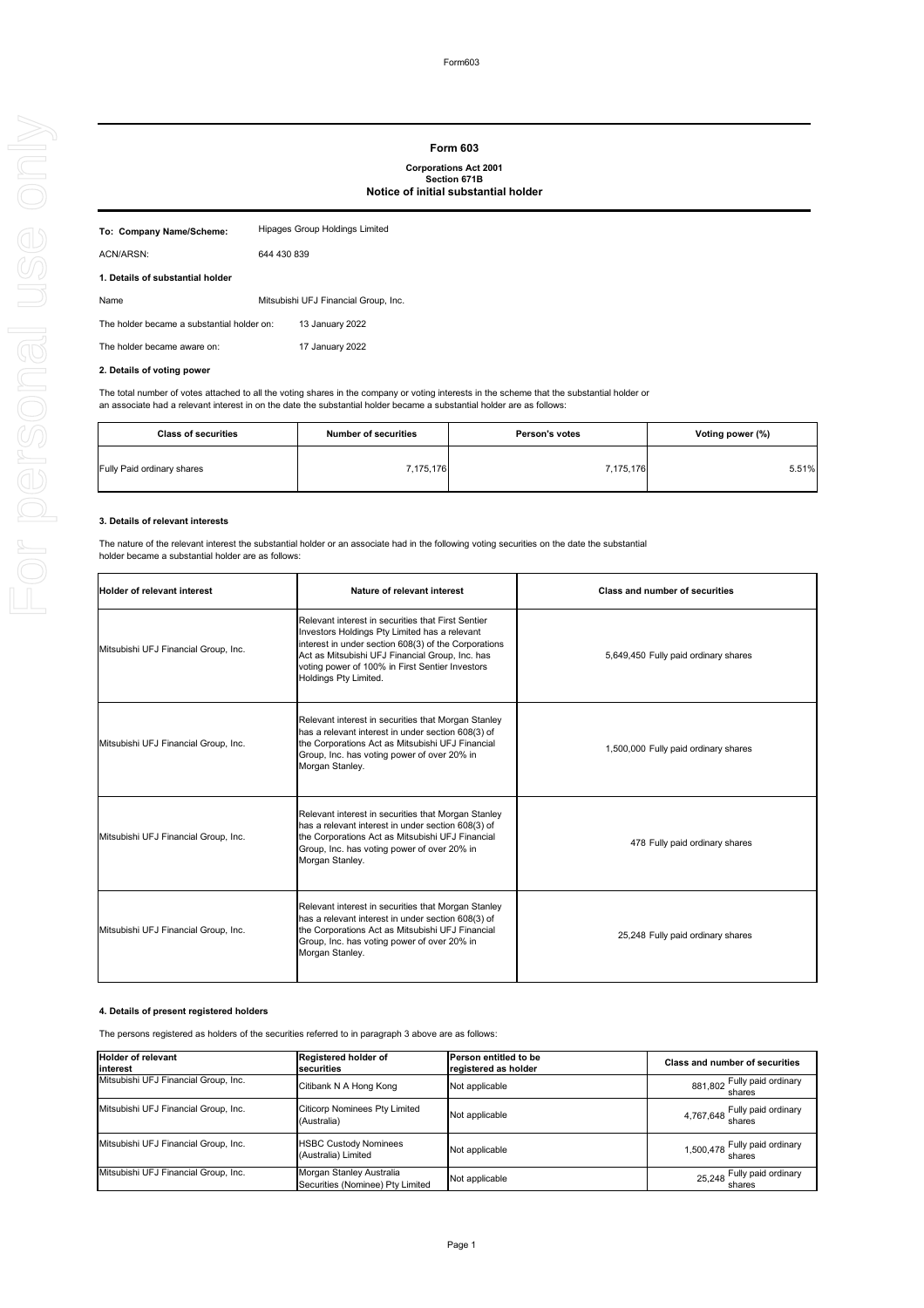# Form603

### **5. Consideration**

The consideration paid for each relevant interest referred to in paragraph 3 above, and acquired in the four months prior to the day that the substantial holder became a substantial holder is as follows:

### **6. Associates**

The reasons the persons named in paragraph 3 above are associates of the substantial holder are as follows:

### **7. Addresses**

The addresses of persons named in this form are as follows:

# **8. Signature**

R. Sakuma

Dated 18 January 2022

| Name and ACN/ARSN (if applicable) |                               | Nature of association                                                                                                        |  |  |
|-----------------------------------|-------------------------------|------------------------------------------------------------------------------------------------------------------------------|--|--|
|                                   | See annexure A to this notice | Each company referred to is an associate of Mitsubishi UFJ Financial Group, Inc. under section 12 of<br>the Corporations Act |  |  |
|                                   |                               |                                                                                                                              |  |  |

| <b>Holder of relevant</b><br>interest | Date of acquisition | <b>Consideration</b> |          | <b>Class and number of securities</b> |
|---------------------------------------|---------------------|----------------------|----------|---------------------------------------|
|                                       |                     | Cash                 | Non-cash |                                       |
| See annexure B to this notice         |                     |                      |          |                                       |

Authorised signatory Ryuichiro Sakuma

| Name                                         | <b>Address</b>                                           |
|----------------------------------------------|----------------------------------------------------------|
| - IMitsubishi UFJ<br>J Financial Group, Inc. | , Marunouchi, Chiyoda-ku, Tokyo 100-8330, Japan<br>$Z-I$ |
|                                              |                                                          |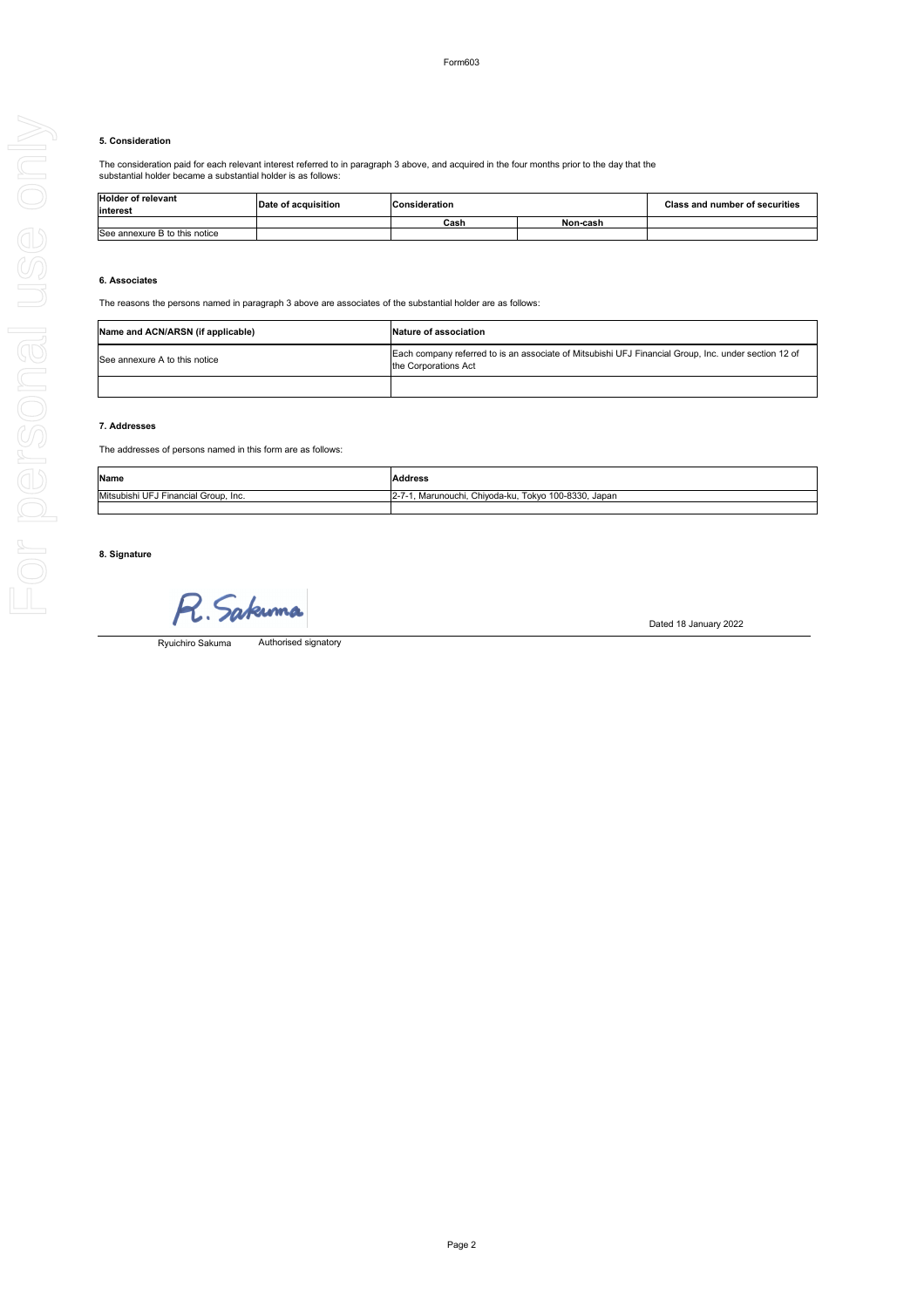#### **Annexure A**

This is annexure A of 5 pages referred to in Form 603, Notice of initial substantial holder dated 18 January 2022

R. Sakuma

Authorised signatory Dated 18 January 2022

#### **SCHEDULE**

MUFG Bank, Ltd. Mitsubishi UFJ Trust and Banking Corporation Mitsubishi UFJ Securities Holdings Co., Ltd. MU Business Engineering, Ltd. The Mitsubishi UFJ Factors Limited Mitsubishi UFJ Jinji Service Co., Ltd. MU Techno-service Co., Ltd. Tokyo Credit Service, Ltd. Tokyo Associates Finance Corp. MU Business Service Co., Ltd. Mitsubishi UFJ Loan Business Co.,Ltd. Mitsubishi UFJ Information Technology, Ltd. MU Center Service Tokyo Co., Ltd. MU Center Service Nagoya Co., Ltd. MU Center Service Osaka Co., Ltd. MU Business Aid Co., Ltd. MU Property Reserch Company Limited Mitsubishi UFJ Home Loan CREDIT CO., LTD. The Diamond Home Credit Company Limited Mitsubishi UFJ Reserch & Consulting Co., Ltd. MU Frontier Servicer Co., Ltd. Otemachi Guarantee Co., Ltd. GD Holdings Company Limited MU Loan Administration Support Co., Ltd. MU Communications Co.,Ltd. Japan Electronic Monetary Claim Organization MU Business Partner Co., Ltd. MUT Business Outsourcing Co., Ltd. Mezzanine Solution II Limited Partnership Mezzanine Solution III Limited Partnership Mitsubishi UFJ Capital Co., Ltd. Mitsubishi UFJ Capital Ⅲ, Limited Partnership Mitsubishi UFJ Capital Ⅳ, Limited Partnership Mitsubishi UFJ Capital Ⅴ, Limited Partnership Mitsubishi UFJ Capital Ⅵ, Limited Partnership Mitsubishi UFJ Capital Ⅶ, Limited Partnership Mitsubishi UFJ Life Science 1, Limited Partnership Mitsubishi UFJ Life Science 2, Limited Partnership Tohoku Senary Industry Support, Limited Partnership OiDE Fund Investment Limited Partnership Mitsubishi UFJ Personal Financial Advisers Co., Ltd. Mitsubishi UFJ Financial Partners Co.,Ltd. The Mitsubishi Asset Brains Company, Limited BOT Lease Co., Ltd. The Chukyo Bank, Ltd. Nippon Mutual Housing Loan Co., Ltd. JM Real Estate Co., Ltd. Jibun Bank Corporation JACCS CO.,LTD. JALCARD Inc. Yume Shokei Fund No.2 Yume Shokei Fund No.3 Marunouchi Capital Fund II Limited Partnership M・U・Trust Sougou Kanri Co., Ltd. Mitsubishi UFJ Trust Business Co., Ltd. Ryoshin Data Co., Ltd. Mitsubishi UFJ Trust Systems Co., Ltd. Mitsubishi UFJ Trust Investment Technology Institute Co., Ltd. Mitsubishi UFJ Trust Hosyo Co., Ltd. M・U・Trust・Apple Planning Company, Ltd.

Page 3

Ryuichiro Sakuma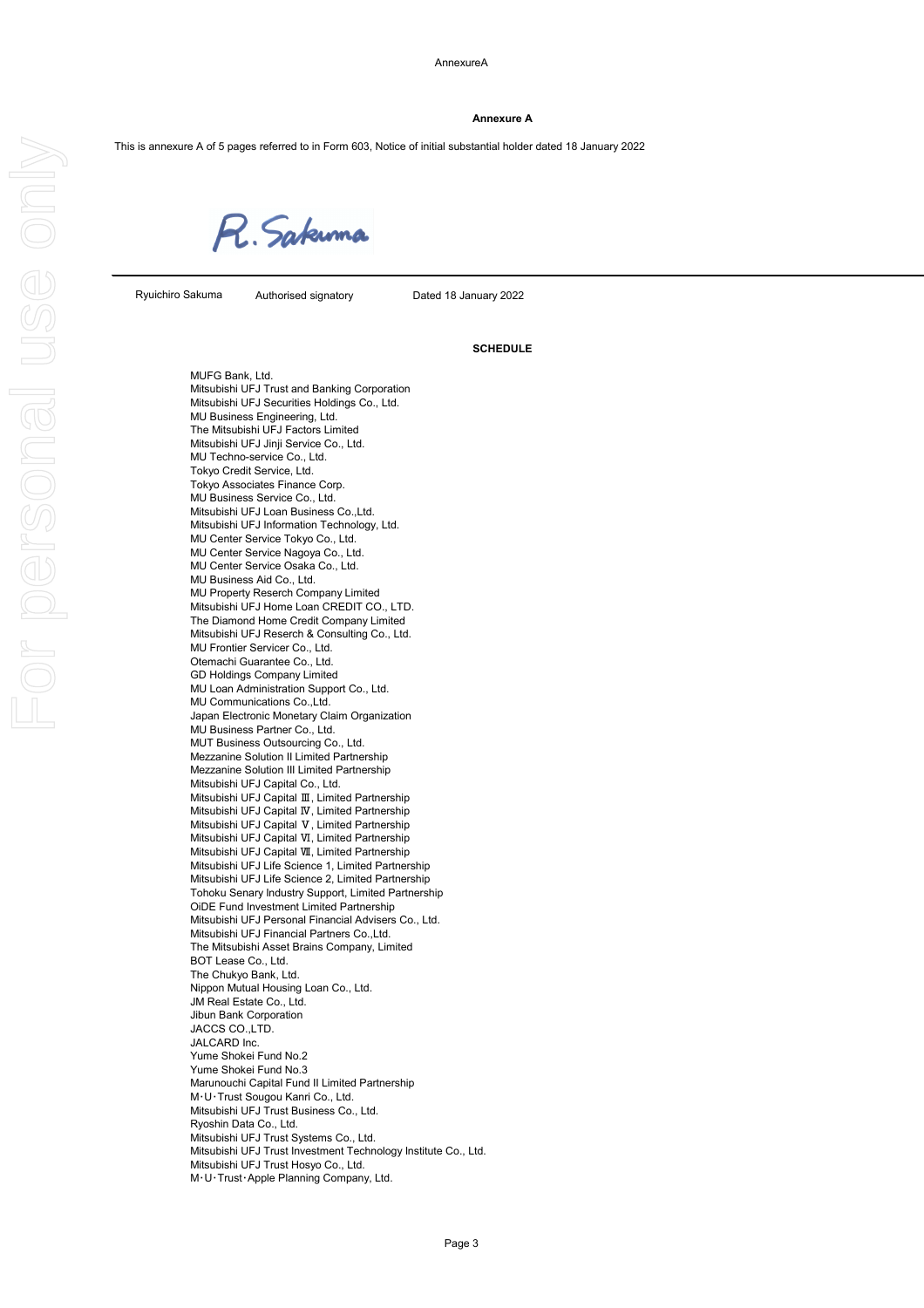Mitsubishi UFJ Real Estate Services Co., Ltd. Mitsubishi UFJ Daiko Business Co., Ltd. The Master Trust Bank of Japan, Ltd. MU Investments Co., Ltd. Japan Shareholder Services Ltd. Mitsubishi UFJ Kokusai Asset Management Co., Ltd. Tokumei-Kumiai (CPI) Tokumei-Kumiai (GII) Tokumei-Kumiai (Gate Bridge 1) Tokumei-Kumiai (CENTOMILIARDO) Tokumei-Kumiai (MEET) Tokumei-Kumiai (FIELD) Ippan Shadan Houjin Leone Jointly Managed Monetary Trust Fund (Fund Number:550001) MU Trust Property Management Co., Ltd. Tokumei-Kumiai (RICE) TOKKINGAI (Fund Number.900338) TOKKINGAI (Fund Number.900327) TOKKINGAI (Fund Number.900344) AMP Capital Investors KK MM Partnership MUS Information Systems Co., Ltd. MUS Business Service Co., Ltd. Mitsubishi UFJ Morgan Stanley Securities Co., Ltd. Mitsubishi UFJ Morgan Stanley PB Securities Co., Ltd. kabu.com Securities Co., Ltd. Morgan Stanley MUFG Securities Co., Ltd. Mitsubishi UFJ NICOS Co., Ltd. Card Business Service Co.,Ltd. MU NICOS Business Service Co., Ltd. MU NICOS Credit Co.,Ltd. Ryoshin DC Card Company Ltd. JMS Co., Ltd. Paygent Co., Ltd. JA Card Co., Ltd ACOM CO., LTD. IR Loan Servicing, Inc. MU Credit Guarantee Co., Ltd. Japan Digital Design, Inc. Crowd Money Inc. MUMEC Visionary Design, Ltd. Global Open Network, Inc. Global Open Network Japan, Inc. MUFG Innovation Partners Co., Ltd. MUFG Innovation Partners No.1 Investment Partnership Mitsubishi Research Institute DCS Co.,Ltd. HR Solution DCS Co.,Ltd. Mitsubishi UFJ Lease & Finance Company Limited Hitachi Capital Corporation Nihombashi TG Jigyo Kyodo Kumiai NIHOMBASHI TG SERVICE CO., LTD. SHIN-NIHOMBASHI TSUSHO CO., LTD. Solution Design Co.,ltd. Nippon Record Keeping Network Co., Ltd. Banco MUFG Brasil S.A. 9808680 Canada Inc. BTMU (Curacao) Holdings N.V. MUFG Bank (Europe) N.V. MUFG Business Services (Holland) B.V. MUFG Funding (UK) Limited MUFG Europe Lease (Deutschland) GmbH MUFG Bank (Malaysia) Berhad MUFG North America International, Inc.

MUFG Bank Mexico, S.A. MUFG Nominees (HK) Limited MUFG Nominees (UK) Limited MUFG Americas Holdings Corporation MUFG Union Bank, N.A. Union Bank of California Leasing, Inc. UBOC Community Development Corporation UnionBanc Investment Services, LLC Bankers Commercial Corporation UnionBanCal Equities, Inc. UnionBanCal Leasing Corporation UnionBanCal Mortgage Corporation Mills-Ralston, Inc. HighMark Capital Management, Inc. BCC OX I, Inc. BCC OX II, Inc.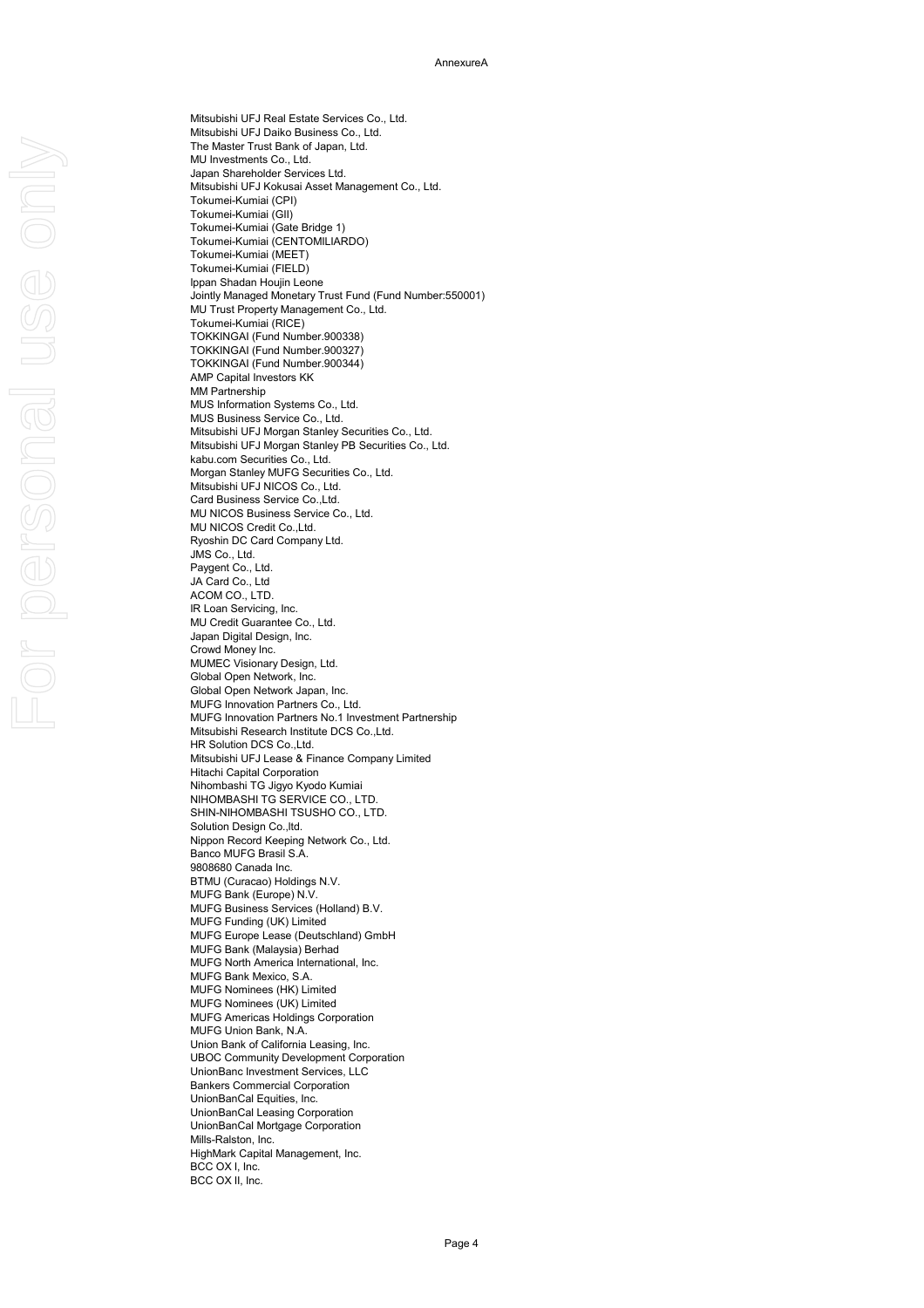SEMA OP9 LLC SEMA OP8 LLC MORGANTOWN OL6 LLC MORGANTOWN OL7 LLC MORGANTOWN OL5 LLC DICKERSON OL4 LLC TRL One A, LLC TRL One B, LLC TRL One, LP BM1,LLC UB Leasing Corporation Pacific Capital Statutory Trust I Shiloh Ⅳ Wind Project, LLC Shiloh Ⅳ Holdings Lessor Trust Green Union I Trust Green Union II Trust Green Union III Trust Tohlease Corporation MUFG Americas Funding Corporation MUFG Americas Financial & Leasing Corporation B-4 U.B. Vehicle Leasing, Inc. MUFG Americas Leasing Corporation MUFG Americas Financial Services, Inc. MUFG Americas Leasing (Canada) Corporation MUFG Americas Leasing & Finance, Inc. MUFG Americas Capital Leasing & Finance, LLC MUFG Americas Corporate Advisory, Inc. MUFG Americas LF Capital LLC MUFG Americas Capital Company MUFG Fund Services (USA) LLC MUFG Securities Americas Inc. MUFG Capital Analytics LLC MUFG Investor Services (US), LLC Intrepid Investment Bankers LLC Southern California Business Development Corporation Catalina Solar Holdings Lessor Trust Catalina Solar, LLC Morgan Stanley MUFG Loan Partners, LLC PT U Finance Indonesia PT. MU Research and Consulting Indonesia MU Research and Consulting (Thailand) Co., Ltd. MUFG Participation (Thailand) Co., Ltd. AO MUFG Bank (Eurasia) MUFG Bank (China), Ltd. BTMU Preferred Capital 8 Limited BTMU Preferred Capital 9 Limited BTMU Liquidity Reserve Investment Limited MUFG Bank Turkey Anonim Sirketi Bank of Ayudhya Public Company Limited Krungsri Ayudhya AMC Limited Krungsri Factoring Company Limited Ayudhya Development Leasing Company Limited Ayudhya Capital Auto Lease Public Company Limited Krungsriayudhya Card Company Limited General Card Services Limited Ayudhya Capital Services Company Limited Krungsri General Insurance Broker Limited Krungsri Life Assurance Broker Limited Krungsri Asset Management Company Limited Total Services Solutions Public Company Limited Ngern Tid Lor Company Limited Krungsri Securities Public Company Limited Siam Realty and Services Security Co.,Ltd.

Krungsri Leasing Services Co., Ltd. Hattha Kaksekar Limited Krungsri Finnovate Co., Ltd. Tesco Card Services Limited BTMU Liquidity Reserve Investment 2 Limited BTMU Liquidity Reserve Investment 3 Limited PT Guna Dharma PT Bank Danamon Indonesia, Tbk. PT Adira Quantum Multifinance PT Adira Dinamika Multi Finance Tbk PT Asuransi Adira Dinamika BOT Lease (HK) Co., Ltd. PT Bumiputera - BOT Finance BOT Lease Holding Philippines, Inc. BOT Lease and Finance, Philippines, Inc. BOT Lease (Thailand) Co., Ltd.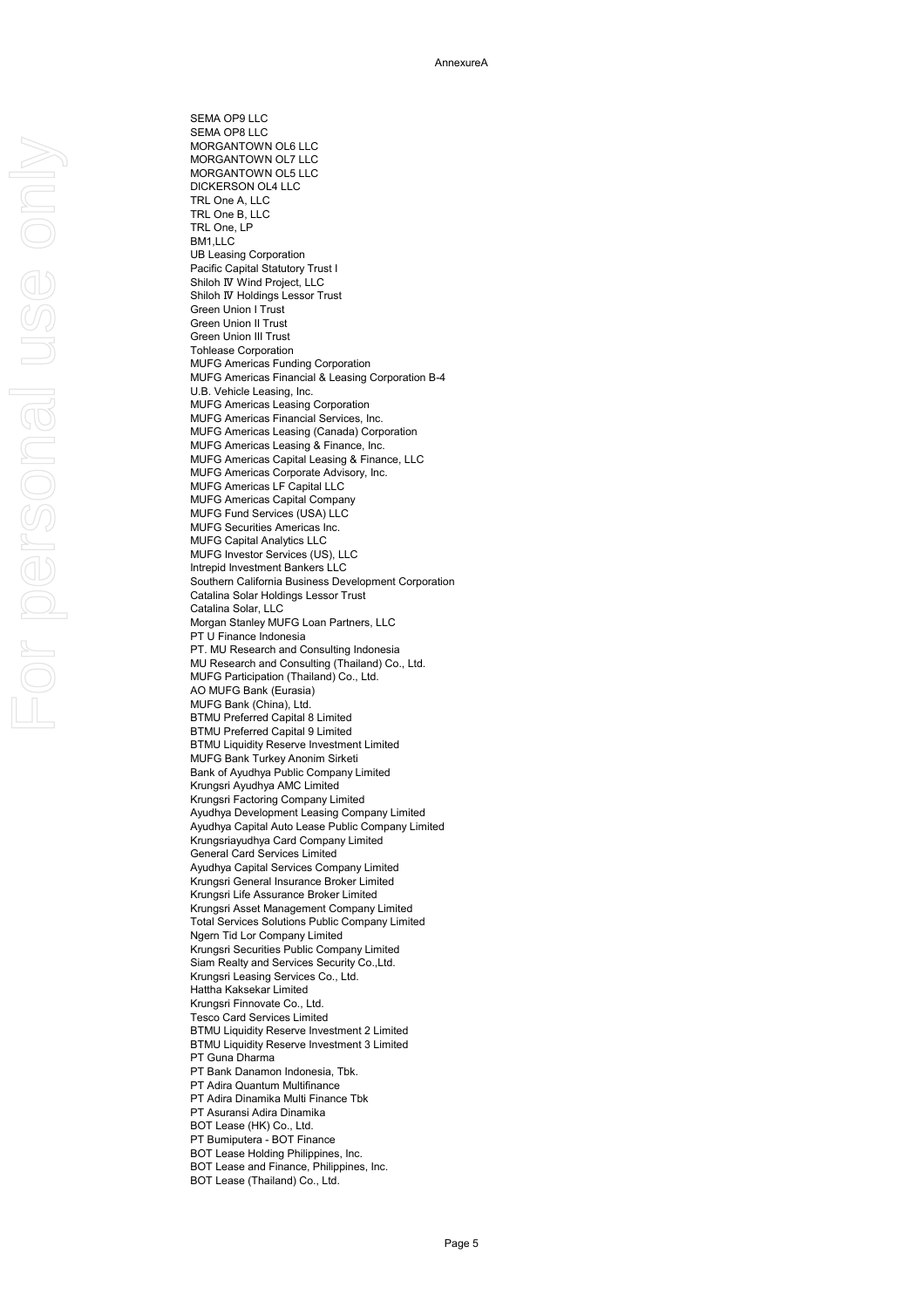MUFG Holding (Thailand) Co., Ltd. Bangkok MUFG Limited BOT Lease(Eurasia)LLC BOT Lease (Tianjin) Co., Ltd. BOTL Factoring (Shanghai) Co., Ltd. BOT LEASE MEXICO S.A. DE C.V. BOT FINANCE MEXICO, S.A. DE C.V., SOFOM, E.N.R. GOLDEN ASIA FUND VENTURES LTD. Lakefield Wind Project OP Trust Lakefield Wind Project, LLC Pacwind Holdings Lessor Trust Pacific Wind, LLC Vietnam Joint Stock Commercial Bank for Industry and Trade GOLDEN ASIA FUND II, L.P. Security Bank Corporation Mitsubishi UFJ Trust International Limited Mitsubishi UFJ Baillie Gifford Asset Management Limited Mitsubishi UFJ Investor Services & Banking (Luxembourg) S.A. MUFG Lux Management Company S.A. Mitsubishi UFJ Investment Services (HK) Limited Mitsubishi UFJ Asset Management (UK) Ltd. LUX J1 FUND MUFG Investor Services Holdings Limited MUFG Fund Services (Bermuda) Limited MUFG Fund Services (Cayman) Limited MUFG Fund Services (Cayman) Group Limited MUFG Fund Services (Ireland) Limited Fund Secretaries Limited MUFG Fund Services Limited MUFG Fund Services (Canada) Limited MUFG Fund Services (UK) Limited MUFG Fund Services (Halifax) Limited MUFG Fund Services (Singapore) Pte. Ltd. MUFG Fund Services (Hong Kong) Limited MUFG Alternative Fund Services (Cayman) Limited Firtown International Holdings Ltd. General Secretaries Ltd. AFS Controlled Subsidiary 1 Ltd. AFS Controlled Subsidiary 2 Ltd. AFS Controlled Subsidiary 3 Ltd. MUFG Alternative Fund Services (Ireland) Limited MUFG Alternative Fund Services (Jersey) Limited MUFG Jersey Management Company Limited MUFG Controlled Subsidiary 1 (Cayman) Limited SWS MU FUND MANAGEMENT CO.,LTD. SWSMU (SHANGHAI) ASSETS MANAGEMENT COMPANY LIMITED AMP Capital Holdings Limited MUFG Global Fund SICAV MUFG Securities EMEA plc MUFG Securities (Europe) N.V. MUFG Securities Asia (Singapore) Limited MUFG Securities Asia Limited Mitsubishi UFJ Wealth Management Bank (Switzerland), Ltd. MUFG Securities (Canada), Ltd. EASY BUY Public Company Limited ACOM CONSUMER FINANCE CORPORATION MUFG Capital Finance 8 Limited MUFG Capital Finance 9 Limited GOLDEN ASIA FUND, L.P. DCS Information Technology (Shanghai) Co., Ltd MRIDCS Americas, Inc. Morgan Stanley

Purple Finance (Cayman) International Ltd. Bangkok Mitsubishi UFJ Lease Co., Ltd The California-Sansome Corporation First Sentier Investors Holdings Pty Limited First Sentier Investors (Malta) Limited (COMPANY CODE C41267) First Sentier Investors (Malta) Holdings Limited (COMPANY CODE C41260) CFSIM (COMPANY NO. 00153197) FIRST SENTIER INVESTORS (LUXEMBOURG) EDIF II GP S.Á.R.L (COMPANY NO. B204413) FIRST SENTIER INVESTORS (AUSTRALIA) IM LTD (ACN 114 194 311) FIRST SENTIER INVESTORS (AUSTRALIA) INFRASTRUCTURE HOLDINGS LTD (ACN 085 313 926) FIRST SENTIER INVESTORS (AUSTRALIA) INFRASTRUCTURE MANAGERS PTY LTD (ACN 101 384 294) FIRST SENTIER INVESTORS (AUSTRALIA) IP HOLDINGS PTY LIMITED (ACN 625 765 399) FIRST SENTIER INVESTORS (AUSTRALIA) RE LTD (ACN 006 464 428) FIRST SENTIER INVESTORS (AUSTRALIA) SERVICES PTY LIMITED (ACN 624 305 595) FIRST SENTIER INVESTORS (HONG KONG) NOMINEES LIMITED (CR NO. 0206615) FIRST SENTIER INVESTORS (HONG KONG) AMC LIMITED (CR NO. 0580652) FIRST SENTIER INVESTORS (HONG KONG) LIMITED (CR NO. 0206616)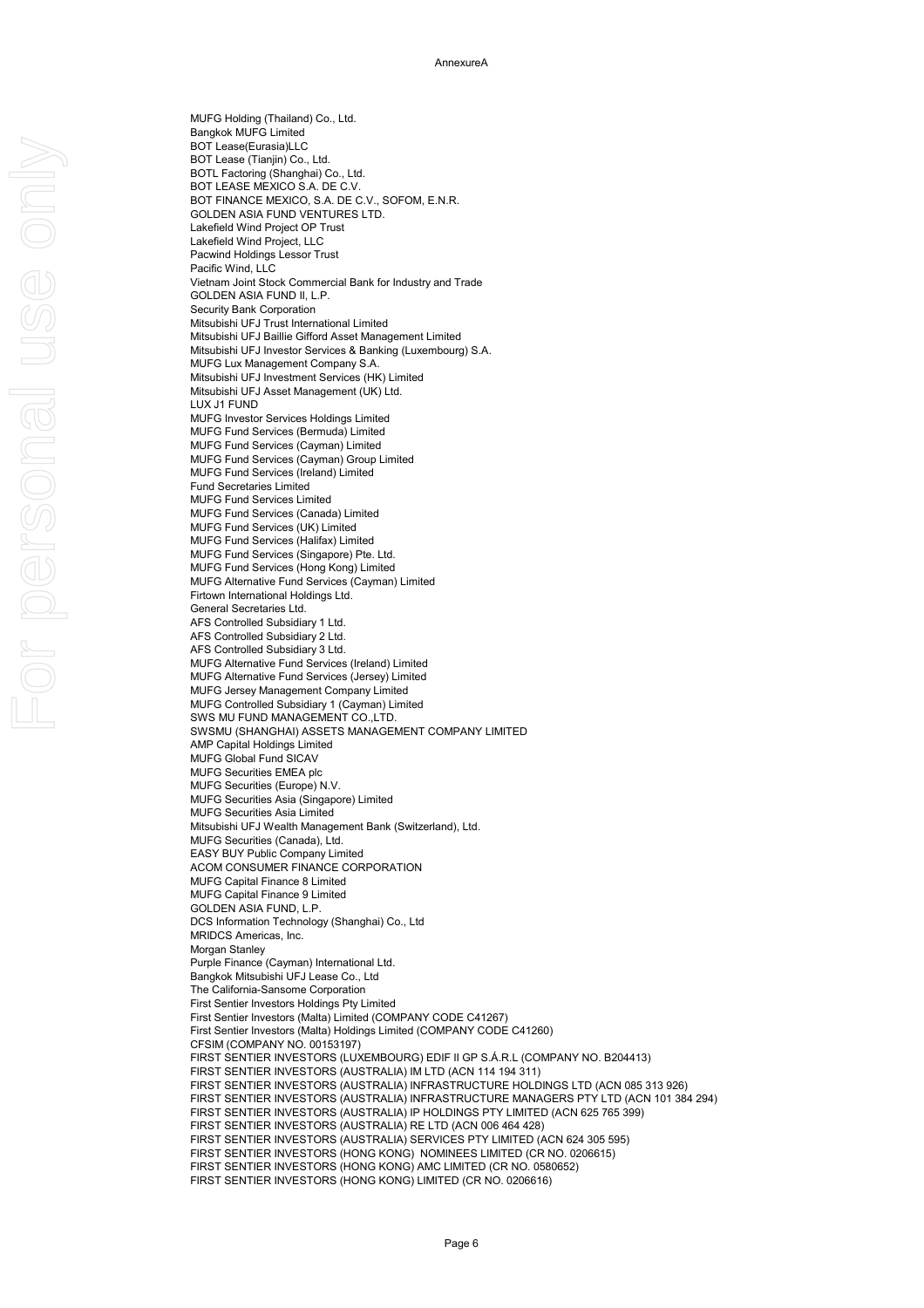AnnexureA

FIRST SENTIER INVESTORS ASIA HOLDINGS LIMITED (ACN 054 571 701) FIRST SENTIER INVESTORS EUROPE HOLDINGS LIMITED (COMPANY NO. 03904310) FIRST SENTIER INVESTORS REALINDEX PTY LTD (ACN 133 312 017) FIRST SENTIER INVESTORS (LUXEMBOURG) EDIF I FEEDERS MC S.A.R.L (COMPANY NO. B134314) FIRST SENTIER INFRASTRUCTURE MANAGERS (INTERNATIONAL) LIMITED (COMPANY NO. 298444) FIRST SENTIER INVESTORS (UK) IM LIMITED (COMPANY NO. SC047708) FIRST SENTIER INVESTORS (UK) SERVICES LIMITED (COMPANY NO. 03904320) FIRST SENTIER INVESTORS (IRELAND) LIMITED (COMPANY NO. 629188) FIRST SENTIER INVESTORS (JAPAN) LIMITED (COMPANY NUMBER 0104-01-093090) FIRST SENTIER INVESTORS (SINGAPORE) (REGISTRATION NO. 196900420D) FIRST SENTIER INVESTORS (UK) FUNDS LIMITED (COMPANY NO. 02294743) FIRST SENTIER INVESTORS (US) LLC (FILE NUMBER 546 9442) FIRST SENTIER INVESTORS (LUXEMBOURG) EDIF I MC S.A.R.L (COMPANY NO. B128117) FIRST SENTIER INVESTORS (SINGAPORE) HOLDINGS LIMITED (REGISTRATION NO. 199901706Z) FIRST SENTIER INVESTORS INTERNATIONAL IM LIMITED (COMPANY NO. SC079063) FSIB LTD (REGISTRATION NO. 26193) SI HOLDINGS LIMITED (COMPANY NO. SC109439)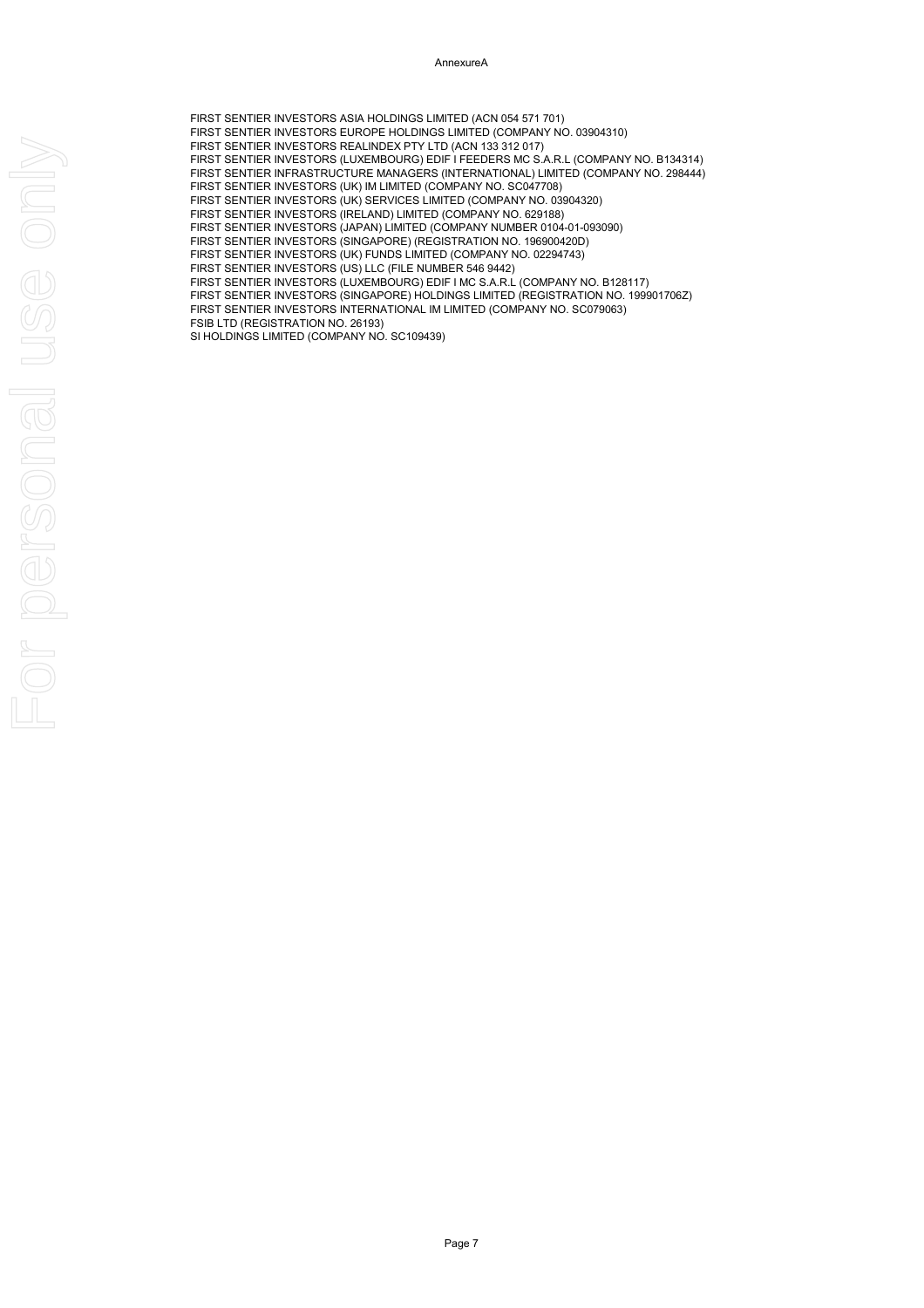This is annexure B of 6 pages referred to in Form 603, Notice of initial substantial holder dated 18 January 2022

R. Sakuma

Authorised signatory Dated 18 January 2022

| Holder of relevant interest             | Date of acquisition | <b>Consideration cash</b> | <b>Consideration non-cash</b>                                                        | <b>Class and number of securities affected</b> |
|-----------------------------------------|---------------------|---------------------------|--------------------------------------------------------------------------------------|------------------------------------------------|
| Mitsubishi UFJ Financial<br>Group, Inc. | 14/09/2021          | 266                       | N/A                                                                                  | 70 Ordinary Shares                             |
| Mitsubishi UFJ Financial<br>Group, Inc. | 15/09/2021          | 3.87                      | N/A                                                                                  | 1 Ordinary Share                               |
| Mitsubishi UFJ Financial<br>Group, Inc. | 15/09/2021          | 429.57                    | N/A                                                                                  | 111 Ordinary Shares                            |
| Mitsubishi UFJ Financial<br>Group, Inc. | 16/09/2021          | 79                        | N/A                                                                                  | 20 Ordinary Shares                             |
| Mitsubishi UFJ Financial<br>Group, Inc. | 17/09/2021          | N/A                       | Collateral Received by an entity<br>controlled by Morgan Stanley -<br>see Annexure C | 1,499,993 Ordinary Shares                      |
| Mitsubishi UFJ Financial<br>Group, Inc. | 21/09/2021          | 105.84                    | N/A                                                                                  | 28 Ordinary Shares                             |
| Mitsubishi UFJ Financial<br>Group, Inc. | 21/09/2021          | 551.88                    | N/A                                                                                  | 146 Ordinary Shares                            |
| Mitsubishi UFJ Financial<br>Group, Inc. | 21/09/2021          | N/A                       | Collateral Received by an entity<br>controlled by Morgan Stanley -<br>see Annexure C | 1,499,588 Ordinary Shares                      |
| Mitsubishi UFJ Financial<br>Group, Inc. | 22/09/2021          | 482.8                     | N/A                                                                                  | 136 Ordinary Shares                            |
| Mitsubishi UFJ Financial<br>Group, Inc. | 23/09/2021          | 1,322,996.97              | N/A                                                                                  | 367,683 Ordinary Shares                        |
| Mitsubishi UFJ Financial<br>Group, Inc. | 23/09/2021          | 14,400.00                 | N/A                                                                                  | 4,000 Ordinary Shares                          |
| Mitsubishi UFJ Financial<br>Group, Inc. | 24/09/2021          | 290,325.26                | N/A                                                                                  | 81,392 Ordinary Shares                         |
| Mitsubishi UFJ Financial<br>Group, Inc. | 24/09/2021          | 666                       | N/A                                                                                  | 185 Ordinary Shares                            |
| Mitsubishi UFJ Financial<br>Group, Inc. | 24/09/2021          | 4,263.41                  | N/A                                                                                  | 1,181 Ordinary Shares                          |
| Mitsubishi UFJ Financial<br>Group, Inc. | 24/09/2021          | 2,513.28                  | N/A                                                                                  | 704 Ordinary Shares                            |
| Mitsubishi UFJ Financial<br>Group, Inc. | 27/09/2021          | 103,232.22                | N/A                                                                                  | 28,289 Ordinary Shares                         |
| Mitsubishi UFJ Financial<br>Group, Inc. | 27/09/2021          | 3,474.80                  | N/A                                                                                  | 952 Ordinary Shares                            |
| Mitsubishi UFJ Financial<br>Group, Inc. | 28/09/2021          | 100,285.80                | N/A                                                                                  | 27,075 Ordinary Shares                         |
| Mitsubishi UFJ Financial<br>Group, Inc. | 28/09/2021          | 821.25                    | N/A                                                                                  | 225 Ordinary Shares                            |
| Mitsubishi UFJ Financial<br>Group, Inc. | 29/09/2021          | 506,193.87                | N/A                                                                                  | 139,156 Ordinary Shares                        |
| Mitsubishi UFJ Financial<br>Group, Inc. | 29/09/2021          | 1,065.80                  | N/A                                                                                  | 292 Ordinary Shares                            |
| Mitsubishi UFJ Financial<br>Group, Inc. | 30/09/2021          | 53,982.45                 | N/A                                                                                  | 14,761 Ordinary Shares                         |
| Mitsubishi UFJ Financial<br>Group, Inc. | 1/10/2021           | 336.59                    | N/A                                                                                  | 97 Ordinary Shares                             |
| Mitsubishi UFJ Financial<br>Group, Inc. | 1/10/2021           | 14.32                     | N/A                                                                                  | 4 Ordinary Shares                              |
| Mitsubishi UFJ Financial<br>Group, Inc. | 1/10/2021           | 279.24                    | N/A                                                                                  | 78 Ordinary Shares                             |
| Mitsubishi UFJ Financial<br>Group, Inc. | 1/10/2021           | N/A                       | Collateral Received by an entity<br>controlled by Morgan Stanley -<br>see Annexure C | 743,623 Ordinary Shares                        |

### **Annexure B**

Ryuichiro Sakuma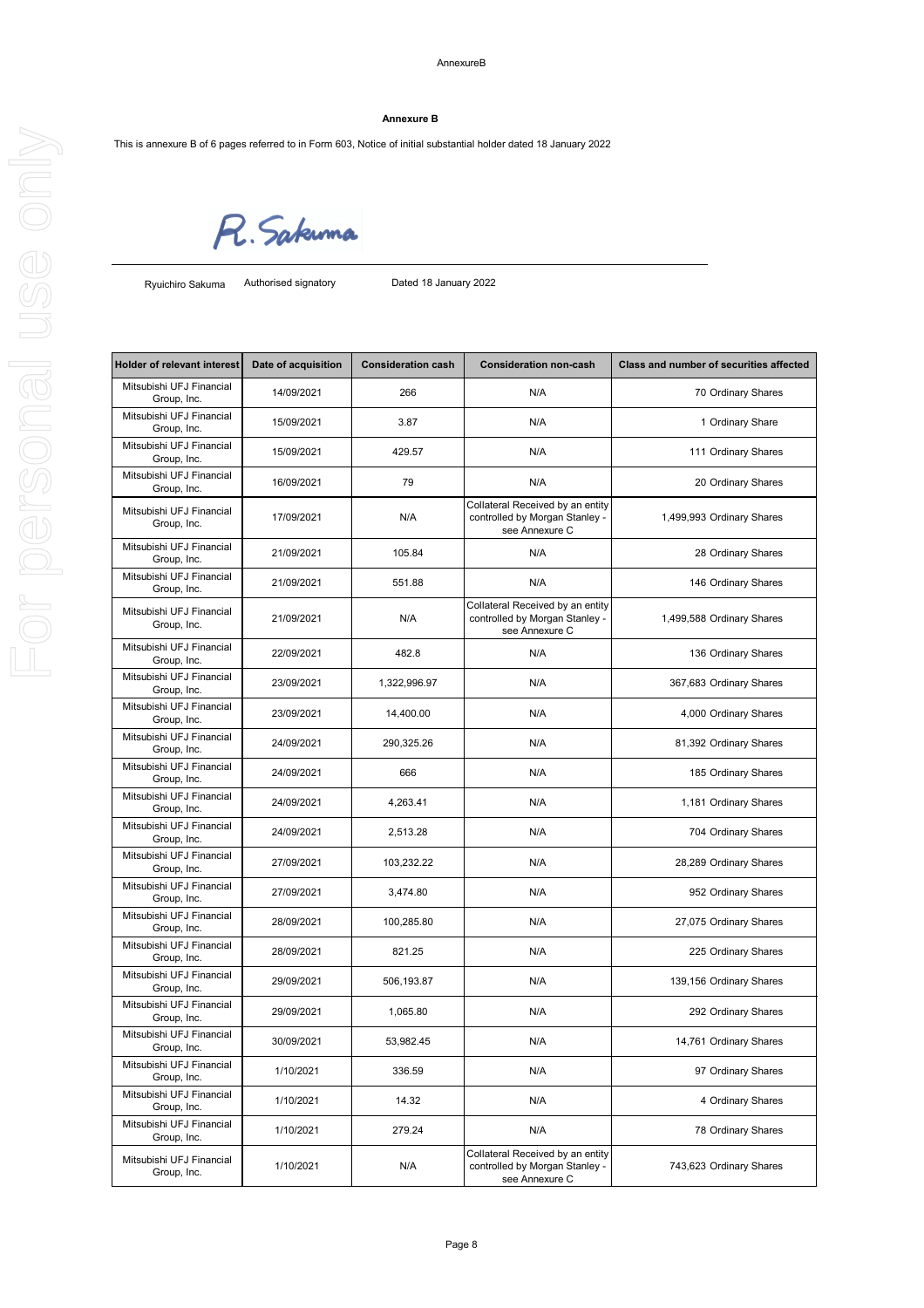| Mitsubishi UFJ Financial<br>Group, Inc. | 5/10/2021  | 1,196.35  | N/A                                                                                  | 337 Ordinary Shares       |
|-----------------------------------------|------------|-----------|--------------------------------------------------------------------------------------|---------------------------|
| Mitsubishi UFJ Financial<br>Group, Inc. | 6/10/2021  | 2,469.12  | N/A                                                                                  | 643 Ordinary Shares       |
| Mitsubishi UFJ Financial<br>Group, Inc. | 7/10/2021  | 1,636.64  | N/A                                                                                  | 424 Ordinary Shares       |
| Mitsubishi UFJ Financial<br>Group, Inc. | 7/10/2021  | N/A       | Collateral Received by an entity<br>controlled by Morgan Stanley -<br>see Annexure C | 1,047,816 Ordinary Shares |
| Mitsubishi UFJ Financial<br>Group, Inc. | 8/10/2021  | 1,269.10  | N/A                                                                                  | 343 Ordinary Shares       |
| Mitsubishi UFJ Financial<br>Group, Inc. | 8/10/2021  | 51.52     | N/A                                                                                  | 14 Ordinary Shares        |
| Mitsubishi UFJ Financial<br>Group, Inc. | 8/10/2021  | 3,636.36  | N/A                                                                                  | 962 Ordinary Shares       |
| Mitsubishi UFJ Financial<br>Group, Inc. | 11/10/2021 | 377.74    | N/A                                                                                  | 101 Ordinary Shares       |
| Mitsubishi UFJ Financial<br>Group, Inc. | 11/10/2021 | 3.66      | N/A                                                                                  | 1 Ordinary Share          |
| Mitsubishi UFJ Financial<br>Group, Inc. | 12/10/2021 | 17.85     | N/A                                                                                  | 5 Ordinary Shares         |
| Mitsubishi UFJ Financial<br>Group, Inc. | 13/10/2021 | 2,016.40  | N/A                                                                                  | 568 Ordinary Shares       |
| Mitsubishi UFJ Financial<br>Group, Inc. | 13/10/2021 | 3.55      | N/A                                                                                  | 1 Ordinary Share          |
| Mitsubishi UFJ Financial<br>Group, Inc. | 13/10/2021 | N/A       | Collateral Received by an entity<br>controlled by Morgan Stanley -<br>see Annexure C | 1,499,993 Ordinary Shares |
| Mitsubishi UFJ Financial<br>Group, Inc. | 14/10/2021 | 424.83    | N/A                                                                                  | 119 Ordinary Shares       |
| Mitsubishi UFJ Financial<br>Group, Inc. | 15/10/2021 | 476.14    | N/A                                                                                  | 133 Ordinary Shares       |
| Mitsubishi UFJ Financial<br>Group, Inc. | 15/10/2021 | N/A       | Borrow by an entity controlled<br>by Morgan Stanley - see<br>Annexure C              | 13,000 Ordinary Shares    |
| Mitsubishi UFJ Financial<br>Group, Inc. | 18/10/2021 | 2,854.80  | N/A                                                                                  | 793 Ordinary Shares       |
| Mitsubishi UFJ Financial<br>Group, Inc. | 18/10/2021 | 3,638.16  | N/A                                                                                  | 978 Ordinary Shares       |
| Mitsubishi UFJ Financial<br>Group, Inc. | 19/10/2021 | 1,166.25  | N/A                                                                                  | 311 Ordinary Shares       |
| Mitsubishi UFJ Financial<br>Group, Inc. | 19/10/2021 | 1,485.20  | N/A                                                                                  | 395 Ordinary Shares       |
| Mitsubishi UFJ Financial<br>Group, Inc. | 19/10/2021 | 2,532.67  | N/A                                                                                  | 679 Ordinary Shares       |
| Mitsubishi UFJ Financial<br>Group, Inc. | 19/10/2021 | N/A       | Collateral Received by an entity<br>controlled by Morgan Stanley -<br>see Annexure C | 353,127 Ordinary Shares   |
| Mitsubishi UFJ Financial<br>Group, Inc. | 20/10/2021 | 246.18    | N/A                                                                                  | 66 Ordinary Shares        |
| Mitsubishi UFJ Financial<br>Group, Inc. | 20/10/2021 | N/A       | Collateral Received by an entity<br>controlled by Morgan Stanley -<br>see Annexure C | 302 Ordinary Shares       |
| Mitsubishi UFJ Financial<br>Group, Inc. | 21/10/2021 | 342       | N/A                                                                                  | 95 Ordinary Shares        |
| Mitsubishi UFJ Financial<br>Group, Inc. | 21/10/2021 | 430.7     | N/A                                                                                  | 118 Ordinary Shares       |
| Mitsubishi UFJ Financial<br>Group, Inc. | 21/10/2021 | 498.68    | N/A                                                                                  | 137 Ordinary Shares       |
| Mitsubishi UFJ Financial<br>Group, Inc. | 21/10/2021 | 393.12    | N/A                                                                                  | 108 Ordinary Shares       |
| Mitsubishi UFJ Financial<br>Group, Inc. | 21/10/2021 | 551.76    | N/A                                                                                  | 152 Ordinary Shares       |
| Mitsubishi UFJ Financial<br>Group, Inc. | 22/10/2021 | N/A       | Collateral Received by an entity<br>controlled by Morgan Stanley -<br>see Annexure C | 615 Ordinary Shares       |
| Mitsubishi UFJ Financial<br>Group, Inc. | 27/10/2021 | 511       | N/A                                                                                  | 140 Ordinary Shares       |
| Mitsubishi UFJ Financial<br>Group, Inc. | 27/10/2021 | 105.85    | N/A                                                                                  | 29 Ordinary Shares        |
| Mitsubishi UFJ Financial<br>Group, Inc. | 27/10/2021 | 2,399.43  | N/A                                                                                  | 661 Ordinary Shares       |
| Mitsubishi UFJ Financial<br>Group, Inc. | 28/10/2021 | 75,354.81 | N/A                                                                                  | 20,428 Ordinary Shares    |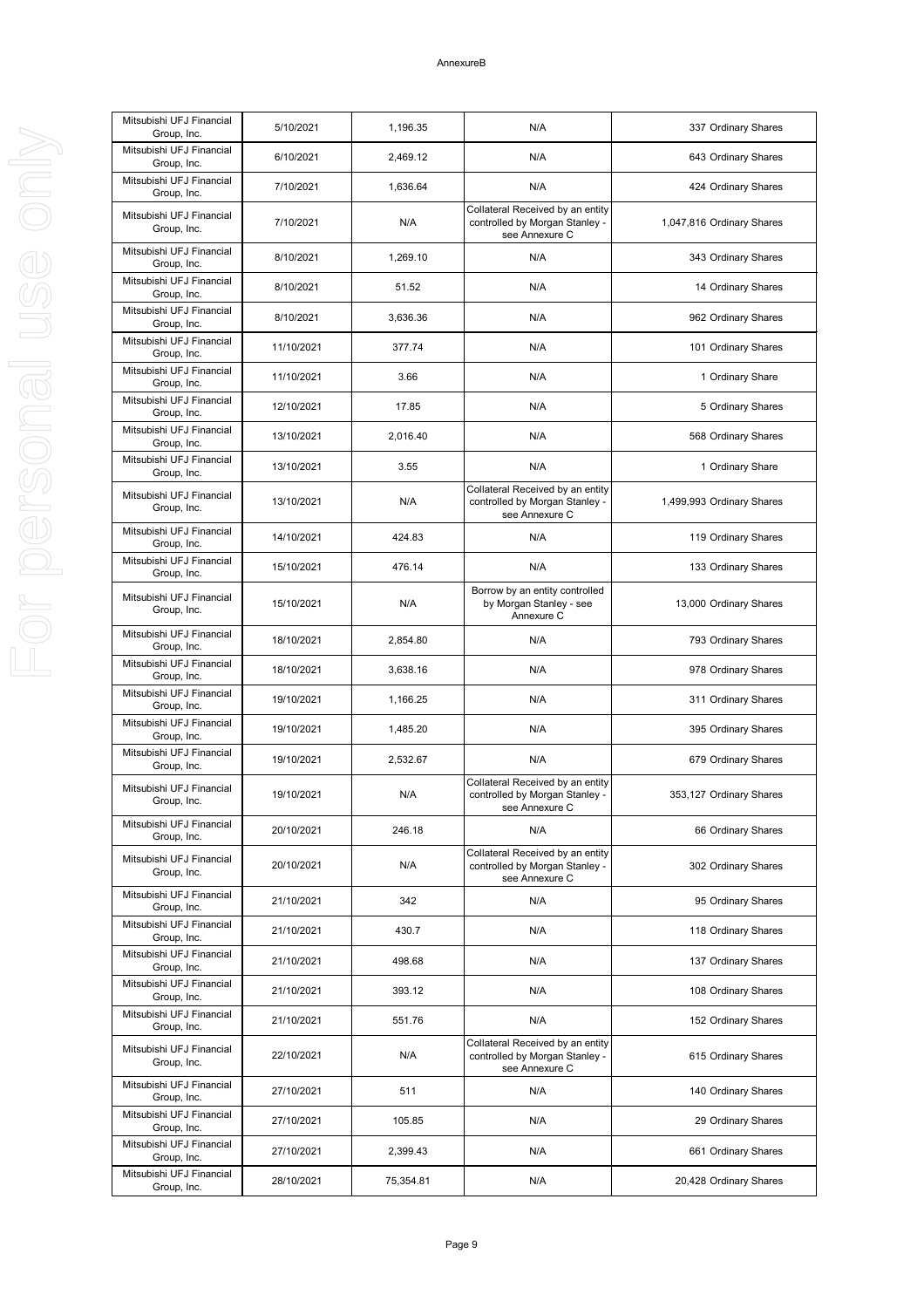| Mitsubishi UFJ Financial<br>Group, Inc. | 29/10/2021 | 48,161.25  | N/A                                                                                  | 12,843 Ordinary Shares    |
|-----------------------------------------|------------|------------|--------------------------------------------------------------------------------------|---------------------------|
| Mitsubishi UFJ Financial<br>Group, Inc. | 29/10/2021 | 307.8      | N/A                                                                                  | 81 Ordinary Shares        |
| Mitsubishi UFJ Financial<br>Group, Inc. | 01/11/2021 | 230,526.89 | N/A                                                                                  | 61,505 Ordinary Shares    |
| Mitsubishi UFJ Financial<br>Group, Inc. | 1/11/2021  | 4,697.00   | N/A                                                                                  | 1,220 Ordinary Shares     |
| Mitsubishi UFJ Financial<br>Group, Inc. | 02/11/2021 | 148,085.42 | N/A                                                                                  | 39,539 Ordinary Shares    |
| Mitsubishi UFJ Financial<br>Group, Inc. | 2/11/2021  | 1,035.00   | N/A                                                                                  | 276 Ordinary Shares       |
| Mitsubishi UFJ Financial<br>Group, Inc. | 2/11/2021  | 1,555.84   | N/A                                                                                  | 416 Ordinary Shares       |
| Mitsubishi UFJ Financial<br>Group, Inc. | 03/11/2021 | 147,841.43 | N/A                                                                                  | 39,437 Ordinary Shares    |
| Mitsubishi UFJ Financial<br>Group, Inc. | 3/11/2021  | 2,400.00   | N/A                                                                                  | 640 Ordinary Shares       |
| Mitsubishi UFJ Financial<br>Group, Inc. | 4/11/2021  | 4,328.20   | N/A                                                                                  | 1,139 Ordinary Shares     |
| Mitsubishi UFJ Financial<br>Group, Inc. | 4/11/2021  | 3,081.08   | N/A                                                                                  | 782 Ordinary Shares       |
| Mitsubishi UFJ Financial<br>Group, Inc. | 5/11/2021  | 207.23     | N/A                                                                                  | 53 Ordinary Shares        |
| Mitsubishi UFJ Financial<br>Group, Inc. | 5/11/2021  | 504.39     | N/A                                                                                  | 129 Ordinary Shares       |
| Mitsubishi UFJ Financial<br>Group, Inc. | 08/11/2021 | 11,350.38  | N/A                                                                                  | 3,030 Ordinary Shares     |
| Mitsubishi UFJ Financial<br>Group, Inc. | 8/11/2021  | 208.29     | N/A                                                                                  | 53 Ordinary Shares        |
| Mitsubishi UFJ Financial<br>Group, Inc. | 8/11/2021  | 1,681.68   | N/A                                                                                  | 429 Ordinary Shares       |
| Mitsubishi UFJ Financial<br>Group, Inc. | 8/11/2021  | 4,453.12   | N/A                                                                                  | 1,136 Ordinary Shares     |
| Mitsubishi UFJ Financial<br>Group, Inc. | 9/11/2021  | 568.8      | N/A                                                                                  | 144 Ordinary Shares       |
| Mitsubishi UFJ Financial<br>Group, Inc. | 10/11/2021 | 14,302.50  | N/A                                                                                  | 3,814 Ordinary Shares     |
| Mitsubishi UFJ Financial<br>Group, Inc. | 12/11/2021 | 6,552.00   | N/A                                                                                  | 1,638 Ordinary Shares     |
| Mitsubishi UFJ Financial<br>Group, Inc. | 12/11/2021 | 694.26     | N/A                                                                                  | 174 Ordinary Shares       |
| Mitsubishi UFJ Financial<br>Group, Inc. | 12/11/2021 | 1,008.70   | N/A                                                                                  | 262 Ordinary Shares       |
| Mitsubishi UFJ Financial<br>Group, Inc. | 12/11/2021 | 3,448.62   | N/A                                                                                  | 882 Ordinary Shares       |
| Mitsubishi UFJ Financial<br>Group, Inc. | 12/11/2021 | 1,500.84   | N/A                                                                                  | 379 Ordinary Shares       |
| Mitsubishi UFJ Financial<br>Group, Inc. | 12/11/2021 | 71.28      | N/A                                                                                  | 18 Ordinary Shares        |
| Mitsubishi UFJ Financial<br>Group, Inc. | 15/11/2021 | 570.84     | N/A                                                                                  | 142 Ordinary Shares       |
| Mitsubishi UFJ Financial<br>Group, Inc. | 15/11/2021 | 2,012.28   | N/A                                                                                  | 492 Ordinary Shares       |
| Mitsubishi UFJ Financial<br>Group, Inc. | 15/11/2021 | 607.02     | N/A                                                                                  | 151 Ordinary Shares       |
| Mitsubishi UFJ Financial<br>Group, Inc. | 16/11/2021 | 580.32     | N/A                                                                                  | 144 Ordinary Shares       |
| Mitsubishi UFJ Financial<br>Group, Inc. | 16/11/2021 | 7,037.55   | N/A                                                                                  | 1,755 Ordinary Shares     |
| Mitsubishi UFJ Financial<br>Group, Inc. | 16/11/2021 | N/A        | Collateral Received by an entity<br>controlled by Morgan Stanley -<br>see Annexure C | 1,500,000 Ordinary Shares |
| Mitsubishi UFJ Financial<br>Group, Inc. | 17/11/2021 | 798        | N/A                                                                                  | 210 Ordinary Shares       |
| Mitsubishi UFJ Financial<br>Group, Inc. | 17/11/2021 | 1,758.56   | N/A                                                                                  | 464 Ordinary Shares       |
| Mitsubishi UFJ Financial<br>Group, Inc. | 17/11/2021 | 375.34     | N/A                                                                                  | 98 Ordinary Shares        |
| Mitsubishi UFJ Financial<br>Group, Inc. | 17/11/2021 | 444.6      | N/A                                                                                  | 117 Ordinary Shares       |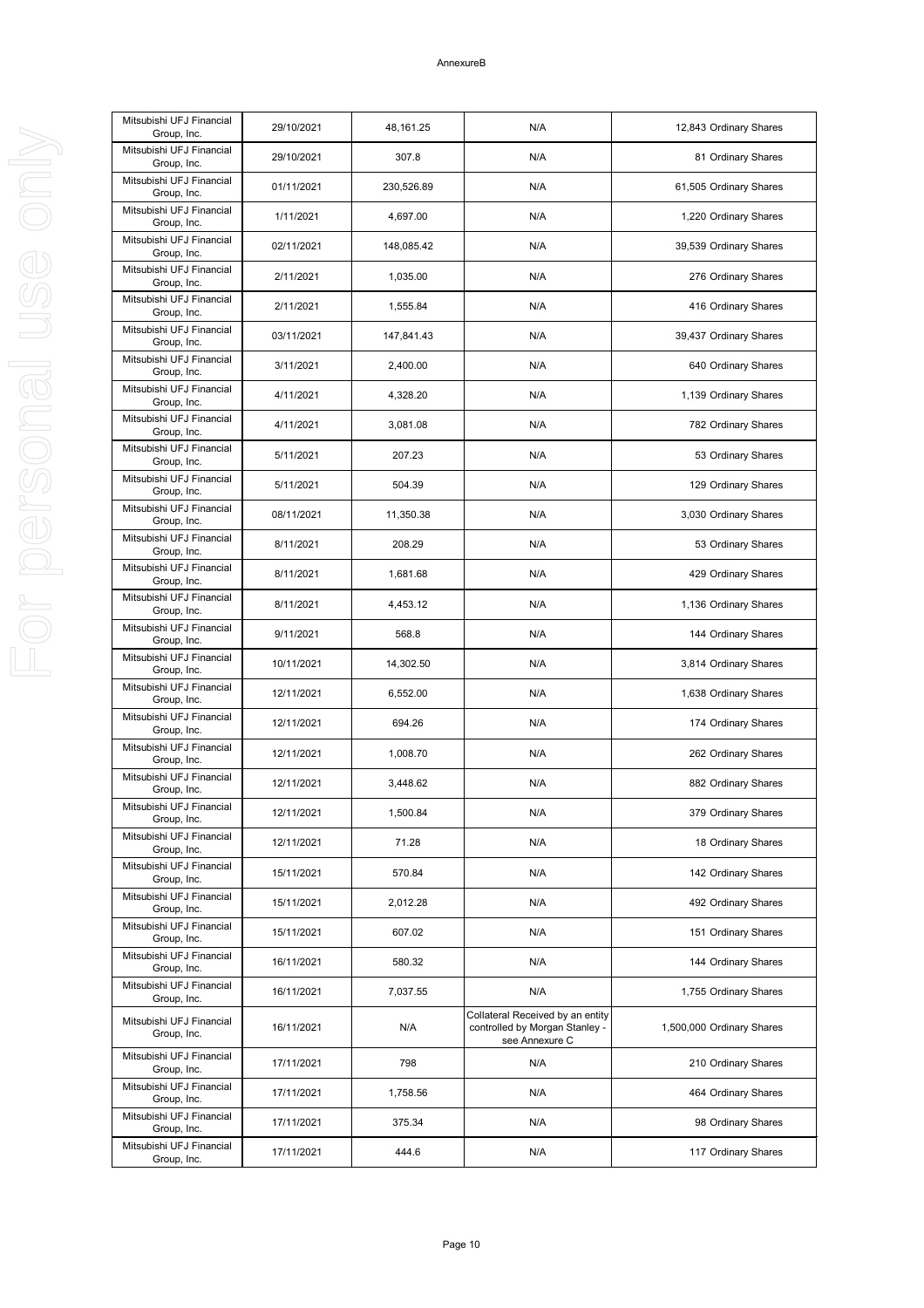| Mitsubishi UFJ Financial<br>Group, Inc. | 18/11/2021 | 133          | N/A                                                                                  | 35 Ordinary Shares        |
|-----------------------------------------|------------|--------------|--------------------------------------------------------------------------------------|---------------------------|
| Mitsubishi UFJ Financial<br>Group, Inc. | 18/11/2021 | 3,836.67     | N/A                                                                                  | 1,007 Ordinary Shares     |
| Mitsubishi UFJ Financial<br>Group, Inc. | 18/11/2021 | 144.4        | N/A                                                                                  | 38 Ordinary Shares        |
| Mitsubishi UFJ Financial<br>Group, Inc. | 18/11/2021 | 651.1        | N/A                                                                                  | 170 Ordinary Shares       |
| Mitsubishi UFJ Financial<br>Group, Inc. | 19/11/2021 | 667.36       | N/A                                                                                  | 172 Ordinary Shares       |
| Mitsubishi UFJ Financial<br>Group, Inc. | 22/11/2021 | 1,595.16     | N/A                                                                                  | 422 Ordinary Shares       |
| Mitsubishi UFJ Financial<br>Group, Inc. | 22/11/2021 | 2,752.47     | N/A                                                                                  | 714 Ordinary Shares       |
| Mitsubishi UFJ Financial<br>Group, Inc. | 22/11/2021 | 653.6        | N/A                                                                                  | 172 Ordinary Shares       |
| Mitsubishi UFJ Financial<br>Group, Inc. | 22/11/2021 | 530.19       | N/A                                                                                  | 137 Ordinary Shares       |
| Mitsubishi UFJ Financial<br>Group, Inc. | 22/11/2021 | 1,500.84     | N/A                                                                                  | 396 Ordinary Shares       |
| Mitsubishi UFJ Financial<br>Group, Inc. | 23/11/2021 | 1,080,000.00 | N/A                                                                                  | 300,000 Ordinary Shares   |
| Mitsubishi UFJ Financial<br>Group, Inc. | 23/11/2021 | 708.75       | N/A                                                                                  | 189 Ordinary Shares       |
| Mitsubishi UFJ Financial<br>Group, Inc. | 24/11/2021 | 1,037.40     | N/A                                                                                  | 285 Ordinary Shares       |
| Mitsubishi UFJ Financial<br>Group, Inc. | 24/11/2021 | 225.68       | N/A                                                                                  | 62 Ordinary Shares        |
| Mitsubishi UFJ Financial<br>Group, Inc. | 24/11/2021 | 476.84       | N/A                                                                                  | 131 Ordinary Shares       |
| Mitsubishi UFJ Financial<br>Group, Inc. | 26/11/2021 | 765.93       | N/A                                                                                  | 211 Ordinary Shares       |
| Mitsubishi UFJ Financial<br>Group, Inc. | 26/11/2021 | N/A          | Collateral Received by an entity<br>controlled by Morgan Stanley -<br>see Annexure C | 1,500,000 Ordinary Shares |
| Mitsubishi UFJ Financial<br>Group, Inc. | 29/11/2021 | 1,643.48     | N/A                                                                                  | 454 Ordinary Shares       |
| Mitsubishi UFJ Financial<br>Group, Inc. | 29/11/2021 | 76.02        | N/A                                                                                  | 21 Ordinary Shares        |
| Mitsubishi UFJ Financial<br>Group, Inc. | 1/12/2021  | 3.64         | N/A                                                                                  | 1 Ordinary Share          |
| Mitsubishi UFJ Financial<br>Group, Inc. | 2/12/2021  | 707.85       | N/A                                                                                  | 195 Ordinary Shares       |
| Mitsubishi UFJ Financial<br>Group, Inc. | 3/12/2021  | 589.68       | N/A                                                                                  | 162 Ordinary Shares       |
| Mitsubishi UFJ Financial<br>Group, Inc. | 8/12/2021  | 787.03       | N/A                                                                                  | 211 Ordinary Shares       |
| Mitsubishi UFJ Financial<br>Group, Inc. | 8/12/2021  | 349.6        | N/A                                                                                  | 95 Ordinary Shares        |
| Mitsubishi UFJ Financial<br>Group, Inc. | 8/12/2021  | 4,976.73     | N/A                                                                                  | 1,371 Ordinary Shares     |
| Mitsubishi UFJ Financial<br>Group, Inc. | 8/12/2021  | 5,343.36     | N/A                                                                                  | 1,472 Ordinary Shares     |
| Mitsubishi UFJ Financial<br>Group, Inc. | 8/12/2021  | 117.12       | N/A                                                                                  | 32 Ordinary Shares        |
| Mitsubishi UFJ Financial<br>Group, Inc. | 8/12/2021  | 784.92       | N/A                                                                                  | 211 Ordinary Shares       |
| Mitsubishi UFJ Financial<br>Group, Inc. | 8/12/2021  | 498.48       | N/A                                                                                  | 134 Ordinary Shares       |
| Mitsubishi UFJ Financial<br>Group, Inc. | 8/12/2021  | 518          | N/A                                                                                  | 140 Ordinary Shares       |
| Mitsubishi UFJ Financial<br>Group, Inc. | 8/12/2021  | 348.74       | N/A                                                                                  | 94 Ordinary Shares        |
| Mitsubishi UFJ Financial<br>Group, Inc. | 8/12/2021  | 346.86       | N/A                                                                                  | 94 Ordinary Shares        |
| Mitsubishi UFJ Financial<br>Group, Inc. | 10/12/2021 | 313.9        | N/A                                                                                  | 86 Ordinary Shares        |
| Mitsubishi UFJ Financial<br>Group, Inc. | 13/12/2021 | 32.85        | N/A                                                                                  | 9 Ordinary Shares         |
| Mitsubishi UFJ Financial                | 13/12/2021 | 2,033.05     | N/A                                                                                  | 557 Ordinary Shares       |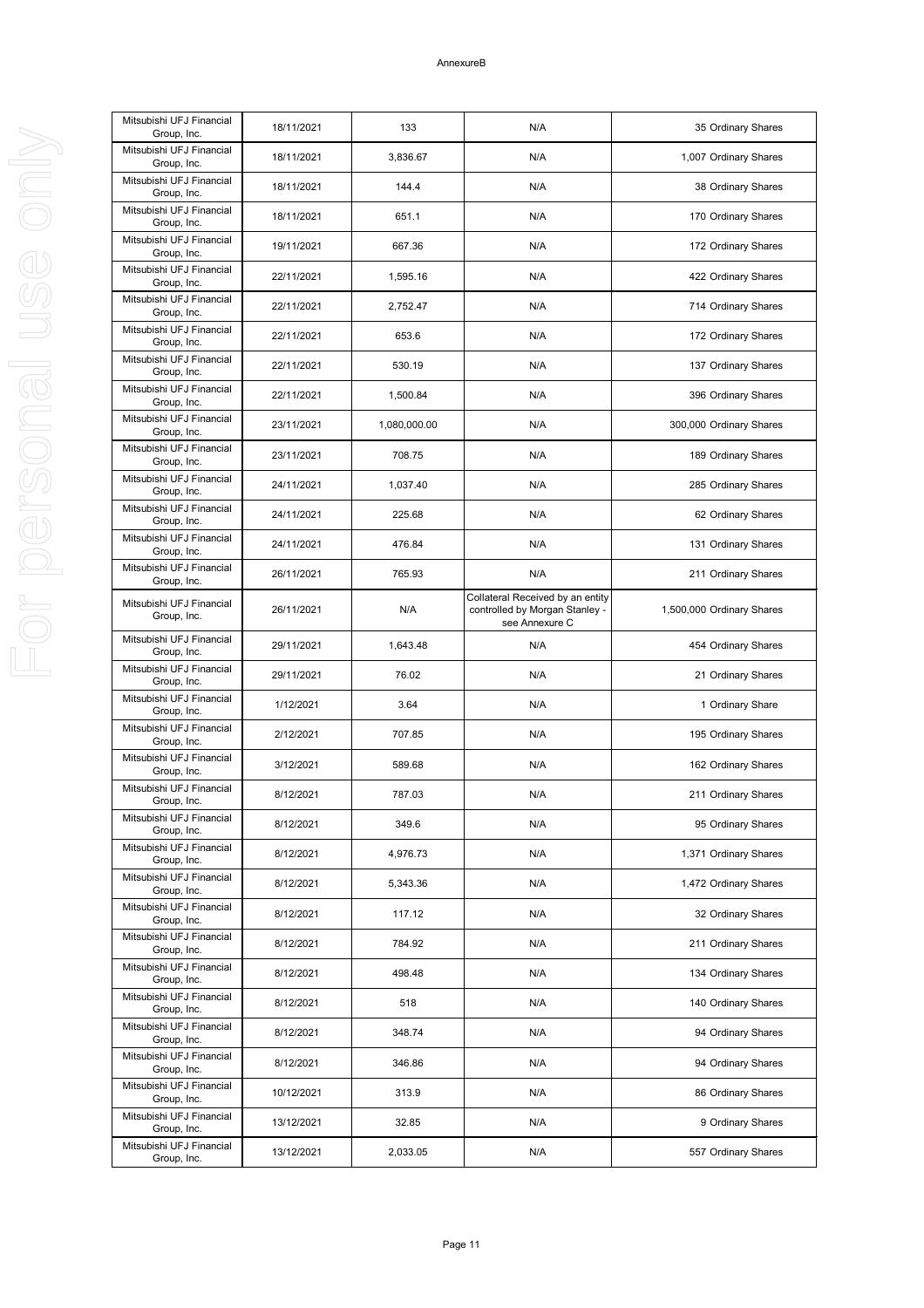| Mitsubishi UFJ Financial<br>Group, Inc. | 13/12/2021 | 3.65     | N/A | 1 Ordinary Share      |
|-----------------------------------------|------------|----------|-----|-----------------------|
| Mitsubishi UFJ Financial<br>Group, Inc. | 14/12/2021 | 4,912.50 | N/A | 1,310 Ordinary Shares |
| Mitsubishi UFJ Financial<br>Group, Inc. | 14/12/2021 | 3.68     | N/A | 1 Ordinary Share      |
| Mitsubishi UFJ Financial<br>Group, Inc. | 15/12/2021 | 1,633.15 | N/A | 445 Ordinary Shares   |
| Mitsubishi UFJ Financial<br>Group, Inc. | 15/12/2021 | 839.04   | N/A | 228 Ordinary Shares   |
| Mitsubishi UFJ Financial<br>Group, Inc. | 15/12/2021 | 2,407.79 | N/A | 649 Ordinary Shares   |
| Mitsubishi UFJ Financial<br>Group, Inc. | 15/12/2021 | 66.6     | N/A | 18 Ordinary Shares    |
| Mitsubishi UFJ Financial<br>Group, Inc. | 15/12/2021 | 651.48   | N/A | 178 Ordinary Shares   |
| Mitsubishi UFJ Financial<br>Group, Inc. | 15/12/2021 | 135.05   | N/A | 37 Ordinary Shares    |
| Mitsubishi UFJ Financial<br>Group, Inc. | 15/12/2021 | 127.75   | N/A | 35 Ordinary Shares    |
| Mitsubishi UFJ Financial<br>Group, Inc. | 15/12/2021 | 491.78   | N/A | 134 Ordinary Shares   |
| Mitsubishi UFJ Financial<br>Group, Inc. | 15/12/2021 | 438.96   | N/A | 118 Ordinary Shares   |
| Mitsubishi UFJ Financial<br>Group, Inc. | 16/12/2021 | 811.8    | N/A | 220 Ordinary Shares   |
| Mitsubishi UFJ Financial<br>Group, Inc. | 16/12/2021 | 3,646.88 | N/A | 991 Ordinary Shares   |
| Mitsubishi UFJ Financial<br>Group, Inc. | 16/12/2021 | 1,738.50 | N/A | 475 Ordinary Shares   |
| Mitsubishi UFJ Financial<br>Group, Inc. | 16/12/2021 | 1,110.20 | N/A | 305 Ordinary Shares   |
| Mitsubishi UFJ Financial<br>Group, Inc. | 16/12/2021 | 3,258.96 | N/A | 888 Ordinary Shares   |
| Mitsubishi UFJ Financial<br>Group, Inc. | 16/12/2021 | 2,522.15 | N/A | 691 Ordinary Shares   |
| Mitsubishi UFJ Financial<br>Group, Inc. | 17/12/2021 | 491.78   | N/A | 134 Ordinary Shares   |
| Mitsubishi UFJ Financial<br>Group, Inc. | 17/12/2021 | 958.92   | N/A | 262 Ordinary Shares   |
| Mitsubishi UFJ Financial<br>Group, Inc. | 17/12/2021 | 632.96   | N/A | 172 Ordinary Shares   |
| Mitsubishi UFJ Financial<br>Group, Inc. | 17/12/2021 | 3.7      | N/A | 1 Ordinary Share      |
| Mitsubishi UFJ Financial<br>Group, Inc. | 21/12/2021 | 456.25   | N/A | 125 Ordinary Shares   |
| Mitsubishi UFJ Financial<br>Group, Inc. | 21/12/2021 | 453.84   | N/A | 124 Ordinary Shares   |
| Mitsubishi UFJ Financial<br>Group, Inc. | 21/12/2021 | 107.3    | N/A | 29 Ordinary Shares    |
| Mitsubishi UFJ Financial<br>Group, Inc. | 21/12/2021 | 440.42   | N/A | 122 Ordinary Shares   |
| Mitsubishi UFJ Financial<br>Group, Inc. | 21/12/2021 | 437.42   | N/A | 121 Ordinary Shares   |
| Mitsubishi UFJ Financial<br>Group, Inc. | 21/12/2021 | 22.08    | N/A | 6 Ordinary Shares     |
| Mitsubishi UFJ Financial<br>Group, Inc. | 22/12/2021 | 469.56   | N/A | 129 Ordinary Shares   |
| Mitsubishi UFJ Financial<br>Group, Inc. | 22/12/2021 | 11.01    | N/A | 3 Ordinary Shares     |
| Mitsubishi UFJ Financial<br>Group, Inc. | 22/12/2021 | 103.24   | N/A | 29 Ordinary Shares    |
| Mitsubishi UFJ Financial<br>Group, Inc. | 22/12/2021 | 658.8    | N/A | 180 Ordinary Shares   |
| Mitsubishi UFJ Financial<br>Group, Inc. | 22/12/2021 | 285.48   | N/A | 78 Ordinary Shares    |
| Mitsubishi UFJ Financial<br>Group, Inc. | 22/12/2021 | 467.2    | N/A | 128 Ordinary Shares   |
| Mitsubishi UFJ Financial<br>Group, Inc. | 23/12/2021 | 3.62     | N/A | 1 Ordinary Share      |
| Mitsubishi UFJ Financial<br>Group, Inc. | 29/12/2021 | 292.6    | N/A | 76 Ordinary Shares    |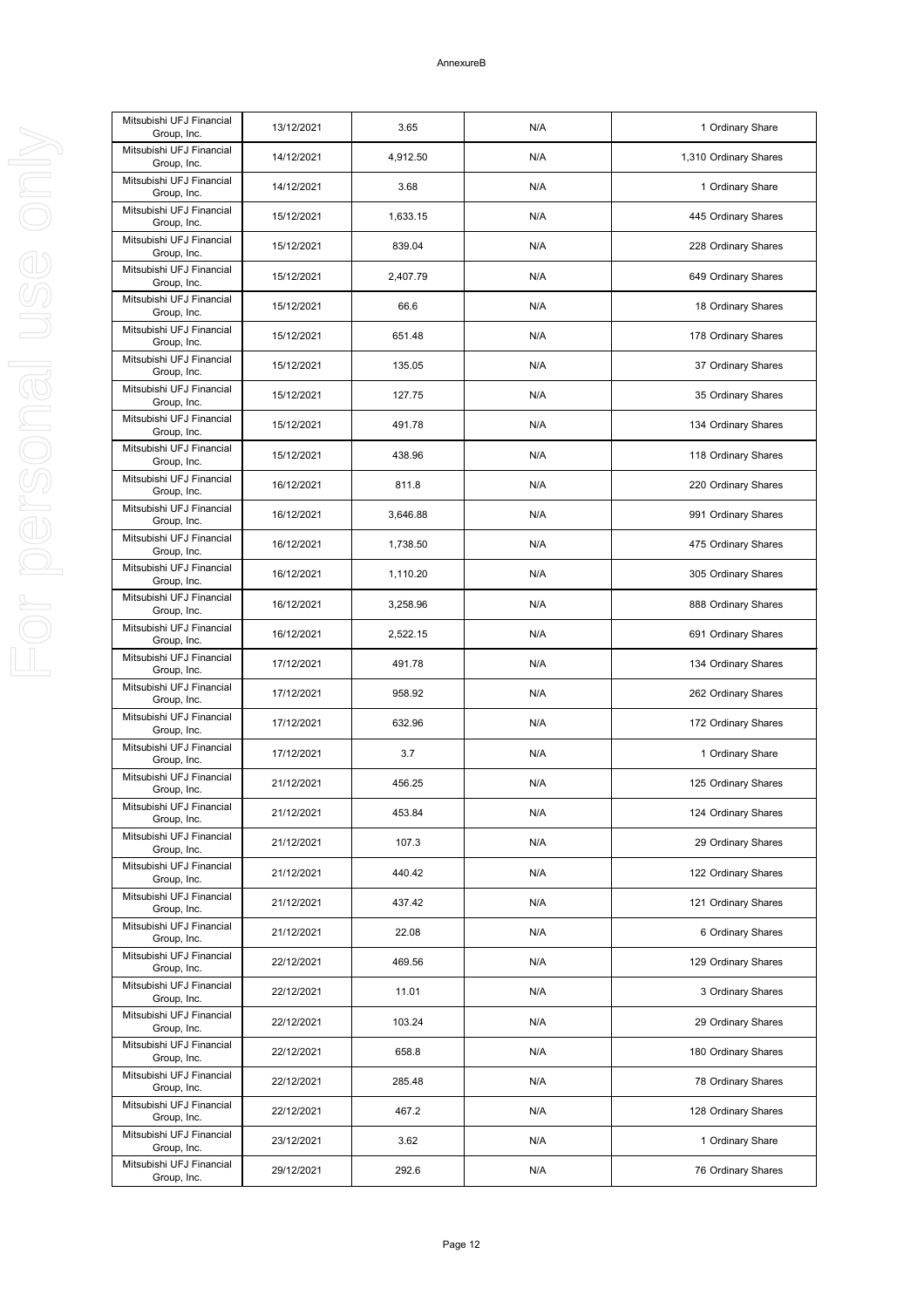| Mitsubishi UFJ Financial<br>Group, Inc. | 30/12/2021 | 69.12        | N/A                                                                                  | 18 Ordinary Shares        |
|-----------------------------------------|------------|--------------|--------------------------------------------------------------------------------------|---------------------------|
| Mitsubishi UFJ Financial<br>Group, Inc. | 30/12/2021 | 134.75       | N/A                                                                                  | 35 Ordinary Shares        |
| Mitsubishi UFJ Financial<br>Group, Inc. | 30/12/2021 | 137.52       | N/A                                                                                  | 36 Ordinary Shares        |
| Mitsubishi UFJ Financial<br>Group, Inc. | 30/12/2021 | 2,722.56     | N/A                                                                                  | 709 Ordinary Shares       |
| Mitsubishi UFJ Financial<br>Group, Inc. | 31/12/2021 | 414.2        | N/A                                                                                  | 109 Ordinary Shares       |
| Mitsubishi UFJ Financial<br>Group, Inc. | 31/12/2021 | 426.01       | N/A                                                                                  | 113 Ordinary Shares       |
| Mitsubishi UFJ Financial<br>Group, Inc. | 31/12/2021 | 443.43       | N/A                                                                                  | 117 Ordinary Shares       |
| Mitsubishi UFJ Financial<br>Group, Inc. | 31/12/2021 | 134.75       | N/A                                                                                  | 35 Ordinary Shares        |
| Mitsubishi UFJ Financial<br>Group, Inc. | 31/12/2021 | 138.24       | N/A                                                                                  | 36 Ordinary Shares        |
| Mitsubishi UFJ Financial<br>Group, Inc. | 31/12/2021 | 351.54       | N/A                                                                                  | 93 Ordinary Shares        |
| Mitsubishi UFJ Financial<br>Group, Inc. | 31/12/2021 | 68.58        | N/A                                                                                  | 18 Ordinary Shares        |
| Mitsubishi UFJ Financial<br>Group, Inc. | 31/12/2021 | 65.11        | N/A                                                                                  | 17 Ordinary Shares        |
| Mitsubishi UFJ Financial<br>Group, Inc. | 31/12/2021 | 64.94        | N/A                                                                                  | 17 Ordinary Shares        |
| Mitsubishi UFJ Financial<br>Group, Inc. | 4/01/2022  | 983.97       | N/A                                                                                  | 261 Ordinary Shares       |
| Mitsubishi UFJ Financial<br>Group, Inc. | 4/01/2022  | 881.25       | N/A                                                                                  | 235 Ordinary Shares       |
| Mitsubishi UFJ Financial<br>Group, Inc. | 4/01/2022  | 929.88       | N/A                                                                                  | 246 Ordinary Shares       |
| Mitsubishi UFJ Financial<br>Group, Inc. | 4/01/2022  | 946.22       | N/A                                                                                  | 253 Ordinary Shares       |
| Mitsubishi UFJ Financial<br>Group, Inc. | 4/01/2022  | 917.58       | N/A                                                                                  | 246 Ordinary Shares       |
| Mitsubishi UFJ Financial<br>Group, Inc. | 4/01/2022  | 2,778.49     | N/A                                                                                  | 737 Ordinary Shares       |
| Mitsubishi UFJ Financial<br>Group, Inc. | 4/01/2022  | 897.26       | N/A                                                                                  | 238 Ordinary Shares       |
| Mitsubishi UFJ Financial<br>Group, Inc. | 5/01/2022  | 962.66       | N/A                                                                                  | 254 Ordinary Shares       |
| Mitsubishi UFJ Financial<br>Group, Inc. | 6/01/2022  | 2,954.16     | N/A                                                                                  | 792 Ordinary Shares       |
| Mitsubishi UFJ Financial<br>Group, Inc. | 6/01/2022  | 64.6         | N/A                                                                                  | 17 Ordinary Shares        |
| Mitsubishi UFJ Financial<br>Group, Inc. | 7/01/2022  | 1,323.75     | N/A                                                                                  | 353 Ordinary Shares       |
| Mitsubishi UFJ Financial<br>Group, Inc. | 10/01/2022 | 2,432,887.93 | N/A                                                                                  | 642,211 Ordinary Shares   |
| Mitsubishi UFJ Financial<br>Group, Inc. | 11/01/2022 | 3,661.35     | N/A                                                                                  | 951 Ordinary Shares       |
| Mitsubishi UFJ Financial<br>Group, Inc. | 12/01/2022 | 943.54       | N/A                                                                                  | 247 Ordinary Shares       |
| Mitsubishi UFJ Financial<br>Group, Inc. | 12/01/2022 | 202.28       | N/A                                                                                  | 52 Ordinary Shares        |
| Mitsubishi UFJ Financial<br>Group, Inc. | 12/01/2022 | 327.6        | N/A                                                                                  | 84 Ordinary Shares        |
| Mitsubishi UFJ Financial<br>Group, Inc. | 13/01/2022 | 215.6        | N/A                                                                                  | 56 Ordinary Shares        |
| Mitsubishi UFJ Financial<br>Group, Inc. | 13/01/2022 | 501.41       | N/A                                                                                  | 133 Ordinary Shares       |
| Mitsubishi UFJ Financial<br>Group, Inc. | 13/01/2022 | N/A          | Collateral Received by an entity<br>controlled by Morgan Stanley -<br>see Annexure C | 1,500,000 Ordinary Shares |